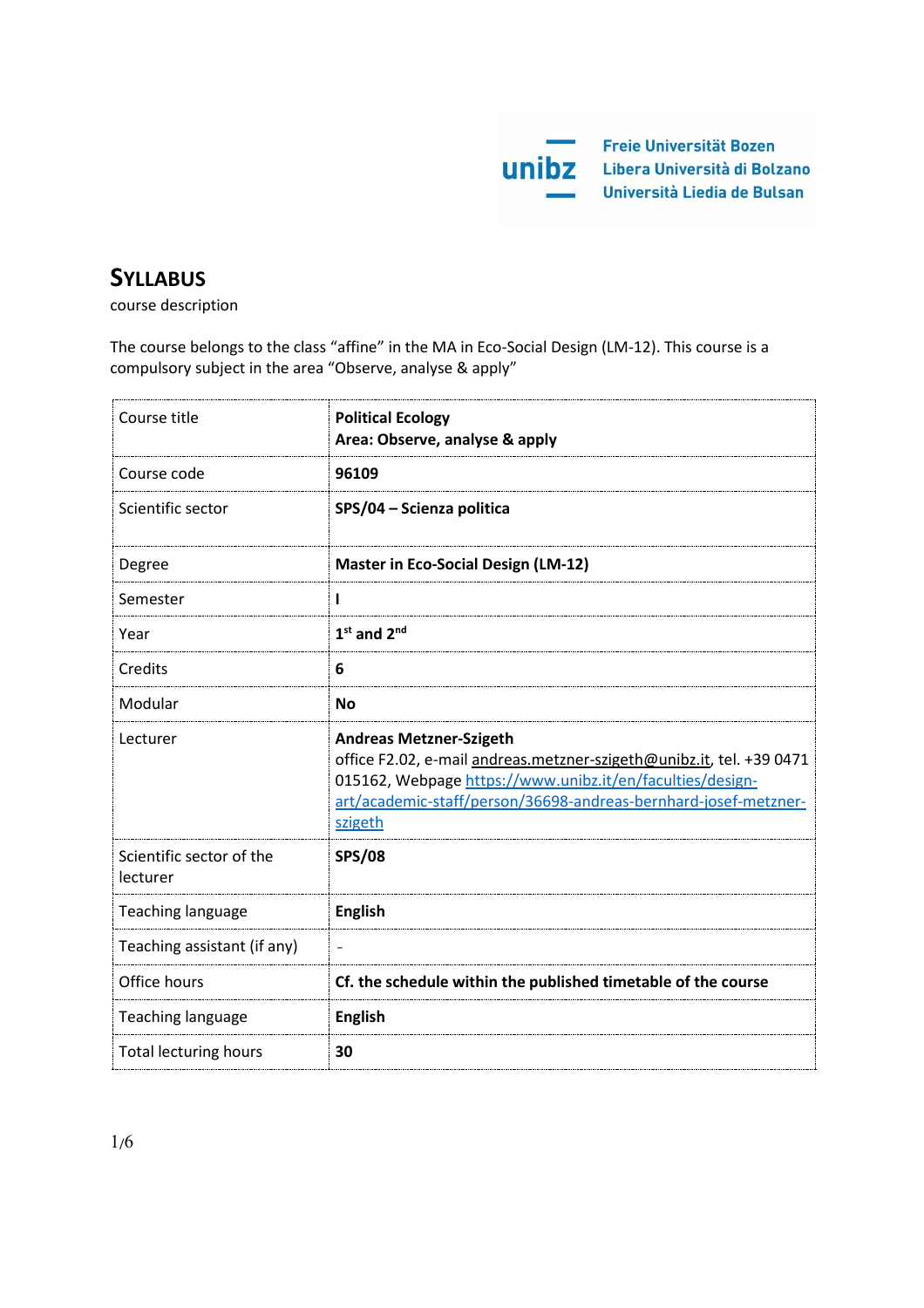| Total hours of self-study<br>and/or other individual<br>educational activities | about 120                                                                                                                           |
|--------------------------------------------------------------------------------|-------------------------------------------------------------------------------------------------------------------------------------|
| Attendance                                                                     | Recommended<br>(Please note: The program of the course will be presented and<br>explained in detail during the first day of class.) |
| Prerequisites                                                                  | <b>None</b>                                                                                                                         |
| Course page                                                                    | https://ole.unibz.it/course/view.php?id=6756                                                                                        |

# **Course description**

As with other courses in the field of inter- and trans-disciplinary sustainability studies, this course about political ecology needs to focus on competences instead of theories. This is particularly true with respect to the processes of learning and teaching within a master program in eco-social design that have to follow the same fundamental affinity towards professional practice that is characteristic for studying design in general. Nevertheless, the particular eco-social approach requires not only other value orientations, especially more "social" and "ecological" consciousness, but as well a profound understanding of the conditions, complex interdependencies and consequences of human action and professional practice for and within the "social" and "ecological" dimensions of life.

Having this in mind, the intention of the course is to provide an introduction to:

1. topics and approaches of political ecology in connection with complementary areas of research and teaching regarding the interplay of human societies and ecological environments within established scientific disciplines (like sociology, economics, anthropology and ecology) as well as emerging inter- and transdisciplinary endeavors (like sustainability science, environmental studies or science technology studies);

2. models for exploring the shifting relationship of ecology and society, for understanding the whole range of what is taking place in the Anthropocene, and for analyzing crucial patterns and the cumulative dynamics of the advancing socio-ecological crisis;

3. the concept of sustainable development as an alternate vision of civilizational progress, the reasons for its elaboration and necessity, its dimensions and how they interact, as well as in derivative concepts like ecological modernization and eco-social transformation and how they correspond with contrasting strategies like efficiency, sufficiency and consistency;

4. the meaning of socio-cultural constructions of nature, society, the human being and other important entities with reference to different framings of our reality which are leading to distinct world views and competing concepts of what to understand as problems and how to figure out possible solutions for them;

5. utilization competencies and environmental conflicts (e.g. political struggles about land use, pollution or the degradation of landscapes) as field of scientific research and central concern of public debate with regard to the constellation of winners and losers within the decisive network of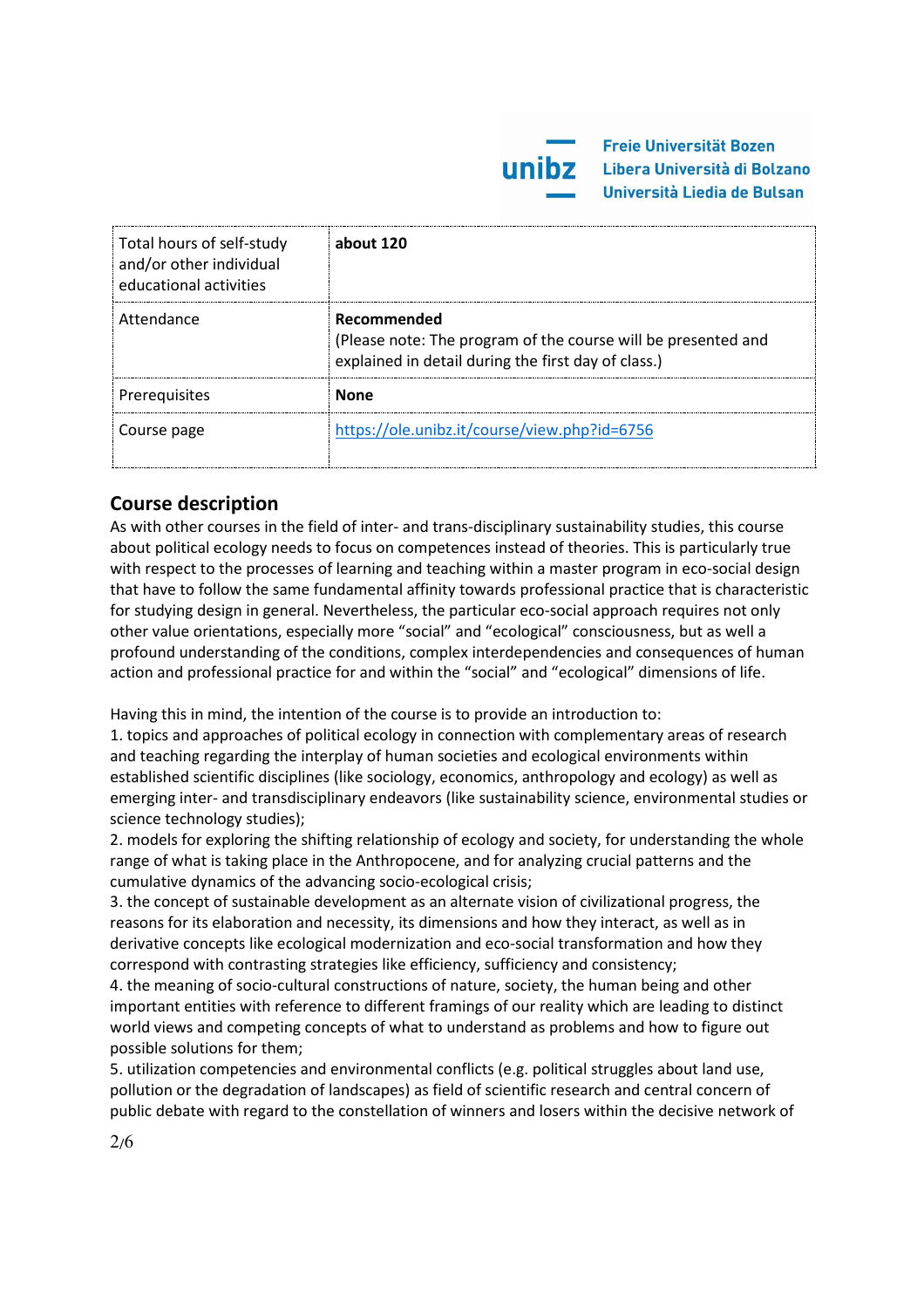

human actors, environmental conditions and features dependent to agricultural and industrial economies and technological infrastructures;

6. the question of how design, engineering and other professional activities (especially those referring to governance and management and other spheres of decision-making) are involved in these troubles and what they can offer to better our perspective for shaping social change and human ecology.

The goal is to enhance our Master student's ability to develop a professional eco-social design practice that is powerful enough to realize projects which can successfully contribute to the solution of eco-social problems and to processes of eco-social transformation. Therefore, the program of the course will have two main foci this year: on the one side eco-social conflicts and on the other transformational strategies. Both will be connected with exercises that need to be elaborated interactively in groups and individually.

Part of the course – upon exploring, analyzing and mapping eco-social conflicts, including the first general assignment – will be offered in cooperation with the course in Social Studies of Design (Alvise Mattozzi).

# **Educational objectives**

### **Students will be able to:**

- collaborate with experts and other designers to develop and implement an integrated project;
- propose and develop projects which will contribute to local development while considering the global context, starting from a "glocal" vision, which "focuses on the global and planetary dimension and the local one at the same time" (from the Dizionario Treccani);
- take into account the environmental, social and economic impacts occurring within the tension between global and local dimensions;
- take into account the socio-economic aspects that characterize a territory, a community and a group of people;
- integrate socio-economic aspects and sustainability requirements in project design while considering the tension, which occurs between the local and the global dimensions;
- develop an individual way of thinking, leading to critical judgements and self-assessments;
- communicate, multilingually in a convincing way, through a variety of modalities (written, oral, visual);
- design by taking into account the needs and desires of a given territory, of a situation/set of circumstances, of a specific group of people, thanks to the ability of observing, listening, interacting and mediating amongst various stakeholders involved in the project;
- talk to experts about the project;
- read experts' articles, studies and reports related to one's own project issues and integrate those analyses with one's own project design;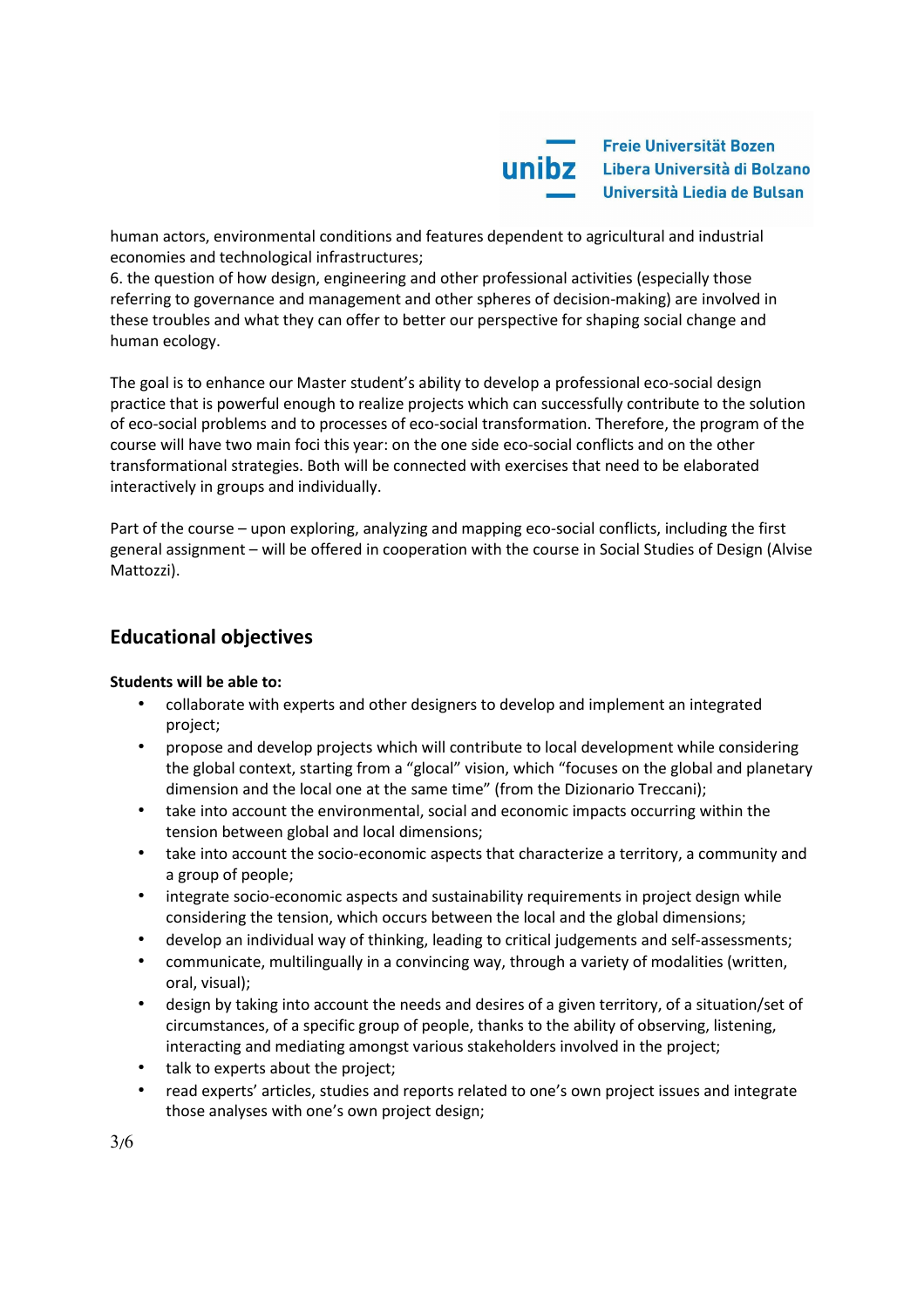

- take into account the sustainability requirements of a product, a service, an application or an interactive system; integrate the sustainability requirements in the projects and in one's own design;
- organize a research project while identifying relevant studies and researches, experts to collaborate with, methods and instruments to adopt;
- outline the cultural, social and economic territorial framework where the students will intervene;
- understands specialist literature so as to integrate it within their own research project;

# **Knowledge will be acquired in the following fields:**

- significant relationships between ecology and politics as well as other social systems, citizen movements and the public
- ecological impact of political choices under consideration of the results of other social systems decision-making procedures and the dynamics of public discourses
- societal consequences of ecological issues and their further co-development, the frames within which to think, interpret and value such relations, with particular attention to the circumstances of the Alpine territories and their European and International context

# **List of topics covered**

- topics and approaches of political ecology and complementary areas of research and teaching
- models for exploring the shifting relationship of ecology and society
- groundings of sustainable development as well as derivative programs and strategies
- function and meaning of socio-cultural constructions as formative principles of human practice
- utilization competitions and environmental conflicts
- perspectives of design and other professions for shaping social change and human ecology

### **Teaching format**

Frontal lectures as well as accompanied exercises, interactive discussions, common reading and elaboration of assignments in groups and as individuals.

Part of the classes will be carried out directly in the project course, together with teacher-designers.

### **Learning outcomes**

### Knowledge and understanding

Students will gain knowledge on theoretical and methodological frameworks, explication concepts and research approaches of political ecology and complementary inter- and trans-disciplinary endeavors of tackling sustainability issues, also with reference to the field of Eco-Social design.

### Applying knowledge and understanding

Students will learn to make use from conceptual ideas and working methods of political ecology and corresponding sustainability science approaches to Eco-Social transformation in general and for preparing projects of Eco-Social design in particular.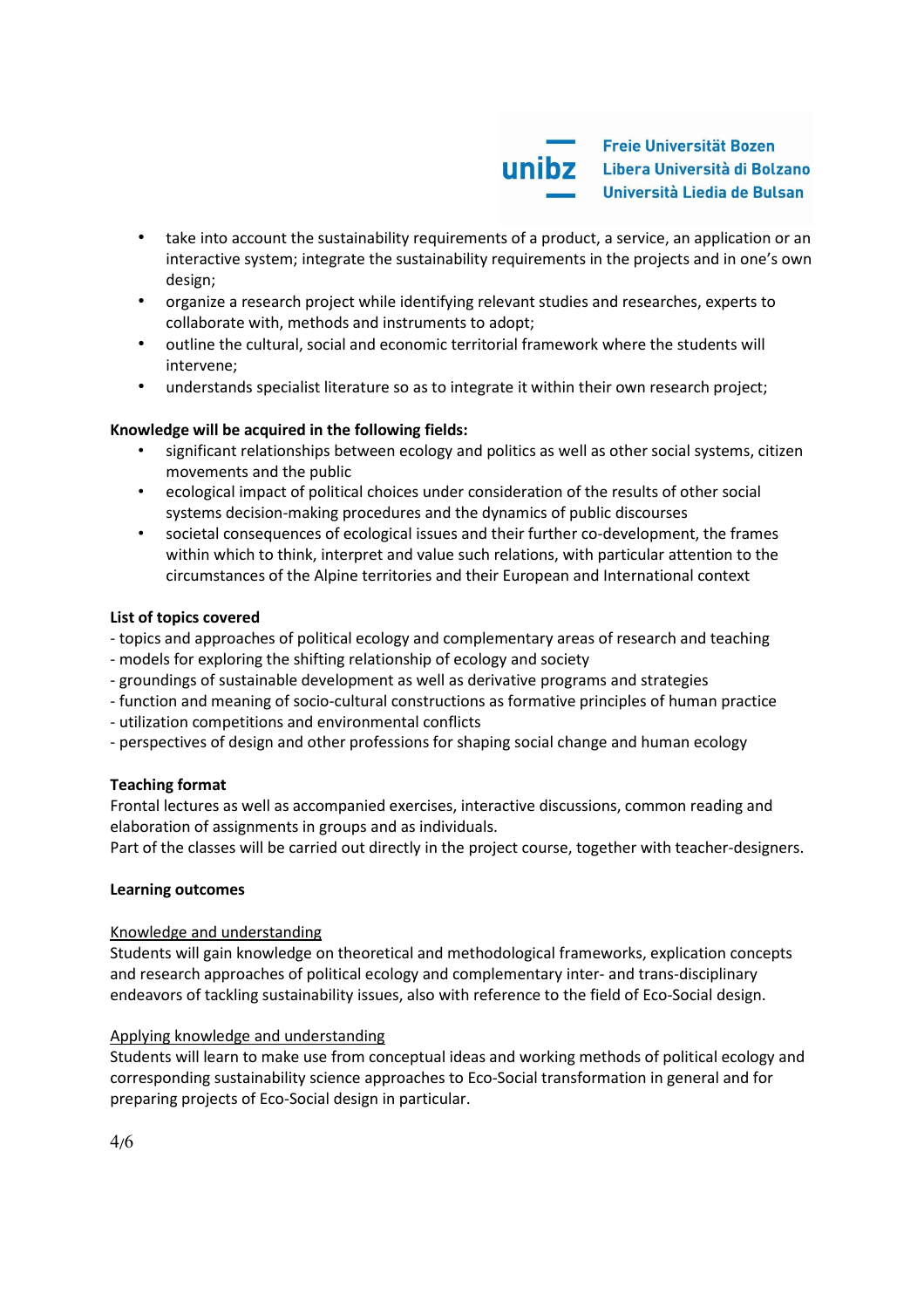

#### Making judgments

Students will learn to critically reflect different scientific approaches and their recommendations with regard to political choices and societal decision-making procedures in public debate and organizational communication, particularly in the interrelationship of decision makers, professional experts, shareholders and stakeholders, users and citizens, also in order to become aware of their own role and the possibilities and restraints of professional designers.

#### Communication skills

Students will learn to communicate and discuss with others about scientific and political approaches to sustainability issues and how to intervene with their ideas of Eco-Social design in decision-making procedures in different professional and public environments.

#### Learning skills

Students will learn to identify the productive tension between theory and practice and how to interconnect them in a mutually enriching process.

#### **Assessment**

Every student is asked to elaborate two general assignments in connection with some preparatory reading assignments. The first is about exploring, analyzing and mapping eco-social conflicts (in groups of ca. 5 students) and the second about compiling, describing and explaining examples for sustainable development strategies (individually). Elaborated drafts of both assignments have to be accomplished and presented during the timespan of the course, the first as powerpoint assisted oral presentation and the second as some written paper. These drafts will be discussed in class as to provide feedback not only from the professor but also from other students. Then they can be reworked and optimized. Both elaborations need to be finished as a written report and submitted one week before of the final examination day to the latest in order to count as accomplished. The average of the two grades for the two completed assignments (counting 50% each) will provide the anticipated final examination mark. The validity of the anticipated final examination mark will be checked by some concise oral final examination (that could possibly lead either to some increase or decrease in the mark).

#### **Assessment language:** English

#### **Evaluation criteria and criteria for awarding marks**

For this course the appraisal of the students' performance will be carried out under careful application of the following criteria:

- mastery of language for expressing course related contents (also under consideration of the fact that the teaching language might not be the students mother tongue)
- ability to work in a team and use individual faculties successfully in interactive processes
- consistency in the elaboration of written reports
- clarity in the preparation of oral presentations
- capability to summarize, evaluate, and establish relationships between topics